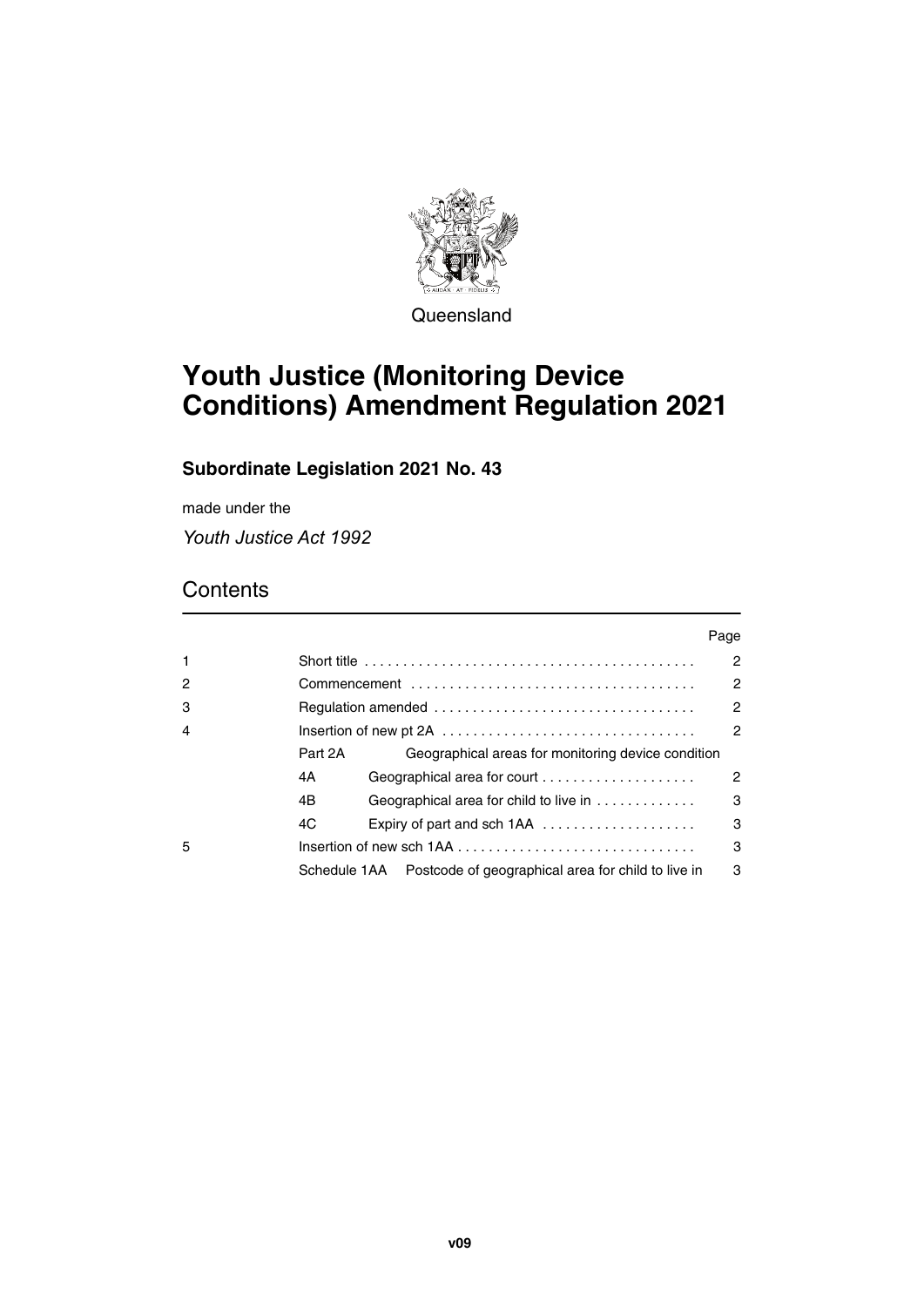[s 1]

#### <span id="page-1-0"></span>**1 Short title**

<span id="page-1-1"></span>This regulation may be cited as the *Youth Justice (Monitoring Device Conditions) Amendment Regulation 2021*.

## <span id="page-1-2"></span>**2 Commencement**

<span id="page-1-5"></span><span id="page-1-3"></span>This regulation commences on 17 May 2021.

## <span id="page-1-4"></span>**3 Regulation amended**

<span id="page-1-7"></span>This regulation amends the *Youth Justice Regulation 2016*.

# <span id="page-1-6"></span>**4 Insertion of new pt 2A**

After part 2—

*insert—*

# <span id="page-1-9"></span><span id="page-1-8"></span>**Part 2A Geographical areas for monitoring device condition**

# <span id="page-1-11"></span><span id="page-1-10"></span>**4A Geographical area for court**

For section 52AA(1)(d) of the Act, the following geographical areas are prescribed—

- (a) Beenleigh;
- (b) Brisbane City;
- (c) Caboolture;
- (d) Coolangatta;
- (e) Pine Rivers;
- (f) Redcliffe;
- (g) Southport;
- (h) Townsville.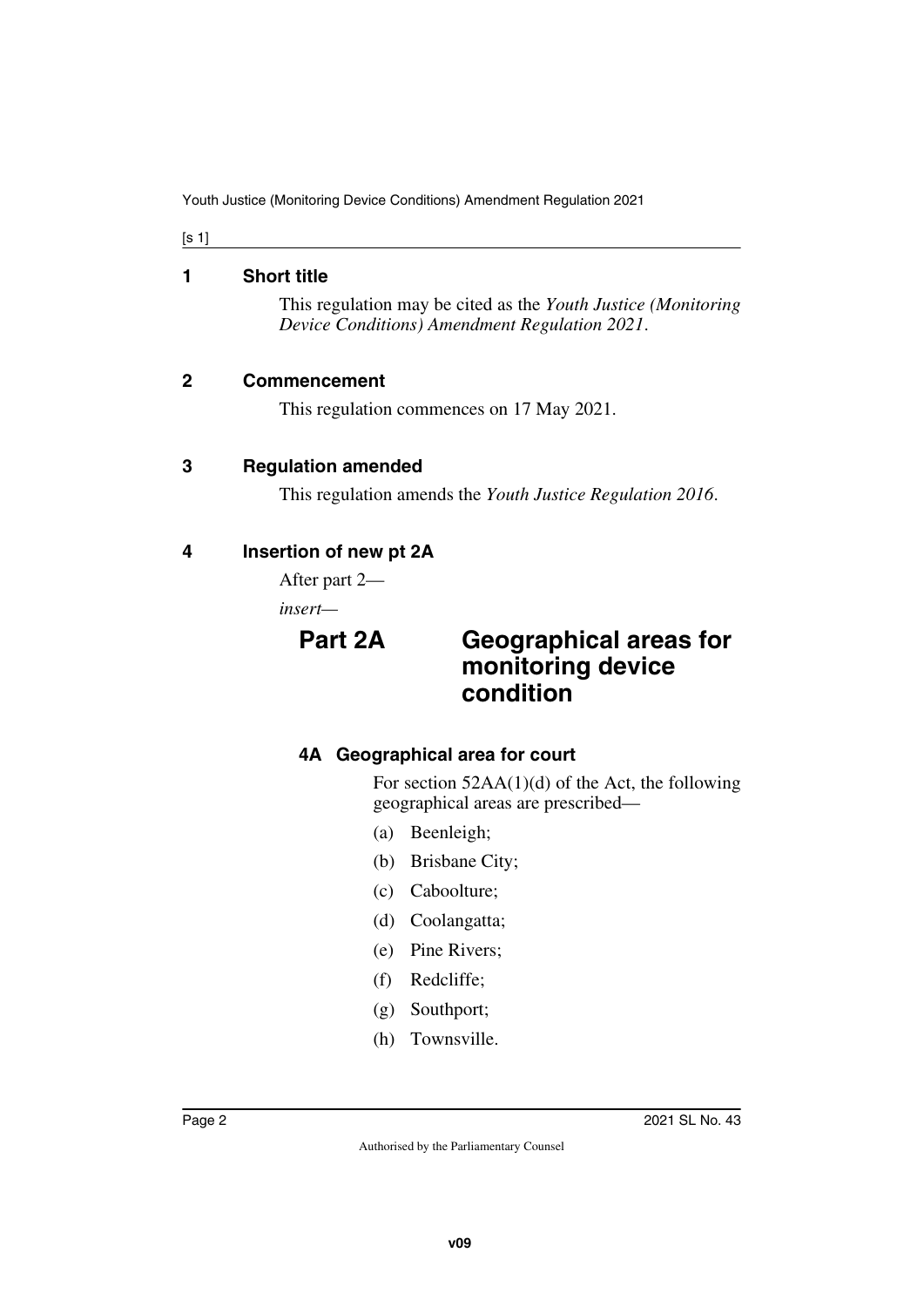[s 5]

#### <span id="page-2-1"></span><span id="page-2-0"></span>**4B Geographical area for child to live in**

For section 52AA(1)(e) of the Act, a geographical area with a postcode mentioned in schedule 1AA is prescribed.

## <span id="page-2-3"></span><span id="page-2-2"></span>**4C Expiry of part and sch 1AA**

<span id="page-2-7"></span>This part and schedule 1AA expire on the expiry of section 52AA of the Act.

#### <span id="page-2-4"></span>**5 Insertion of new sch 1AA**

<span id="page-2-5"></span>Before schedule 1—

*insert—*

# <span id="page-2-6"></span>**Schedule 1AA Postcode of geographical area for child to live in**

section 4B

|                                                |  |  |  |  | 4000, 4005, 4006, 4007, 4008, 4009, 4010, 4011, |  |  |  |  |
|------------------------------------------------|--|--|--|--|-------------------------------------------------|--|--|--|--|
|                                                |  |  |  |  | 4012, 4013, 4014, 4017, 4018, 4019, 4020, 4021, |  |  |  |  |
|                                                |  |  |  |  | 4022, 4030, 4031, 4032, 4034, 4035, 4036, 4037, |  |  |  |  |
|                                                |  |  |  |  | 4051, 4053, 4054, 4055, 4059, 4060, 4061, 4064, |  |  |  |  |
|                                                |  |  |  |  | 4065, 4066, 4067, 4068, 4069, 4070, 4113, 4114, |  |  |  |  |
|                                                |  |  |  |  | 4115, 4116, 4117, 4118, 4119, 4123, 4124, 4125, |  |  |  |  |
|                                                |  |  |  |  | 4127, 4128, 4129, 4130, 4131, 4132, 4133, 4205, |  |  |  |  |
|                                                |  |  |  |  | 4207, 4208, 4209, 4210, 4211, 4212, 4213, 4214, |  |  |  |  |
|                                                |  |  |  |  | 4215, 4216, 4217, 4218, 4219, 4220, 4221, 4222, |  |  |  |  |
|                                                |  |  |  |  | 4223, 4224, 4225, 4226, 4227, 4228, 4280, 4500, |  |  |  |  |
|                                                |  |  |  |  | 4501, 4502, 4503, 4504, 4505, 4506, 4507, 4508, |  |  |  |  |
|                                                |  |  |  |  | 4509, 4510, 4511, 4512, 4514, 4516, 4520, 4521, |  |  |  |  |
| 4810, 4811, 4812, 4814, 4815, 4817, 4818, 4819 |  |  |  |  |                                                 |  |  |  |  |